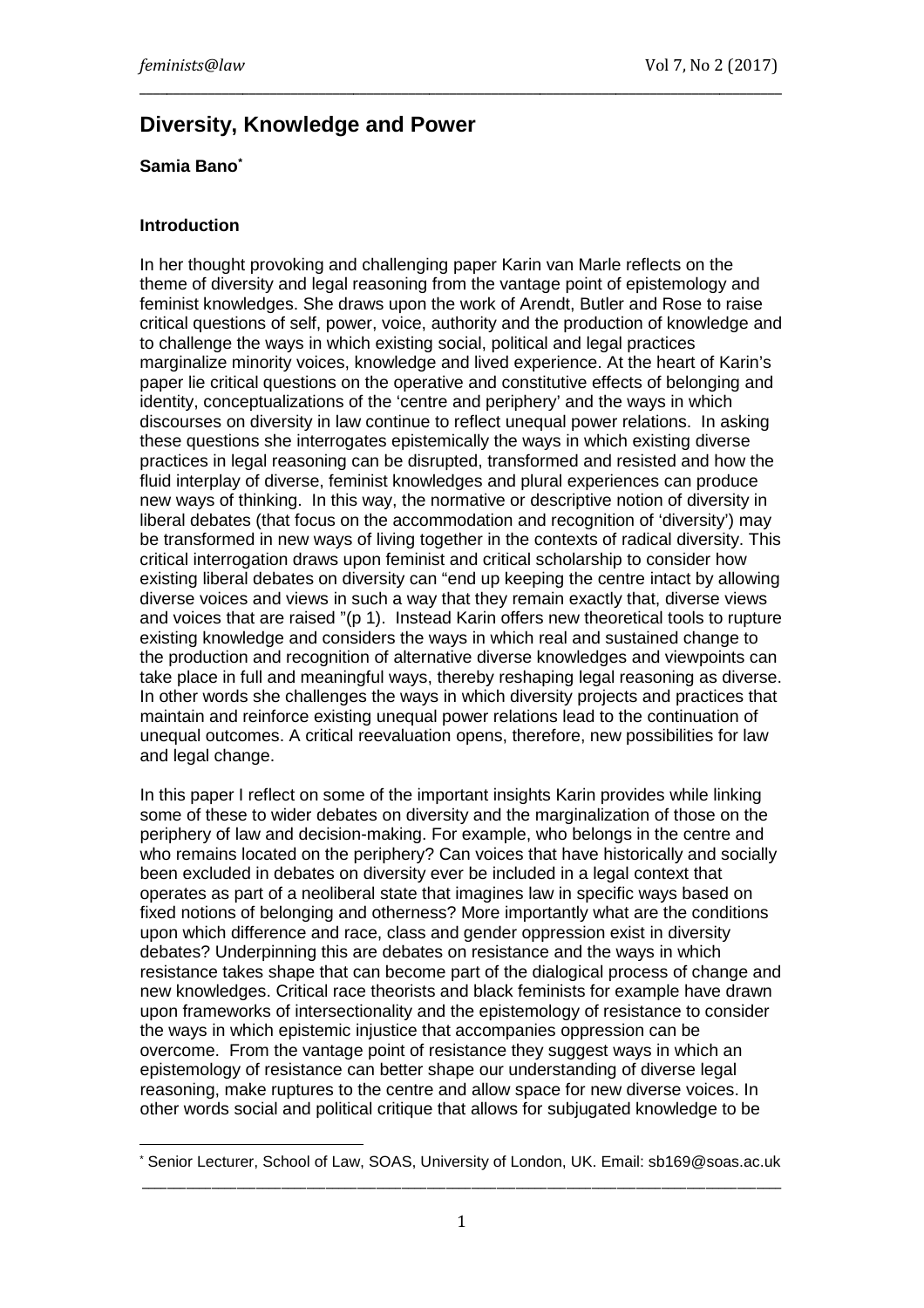understood as part of political resistance provides crucial insights into challenging epistemic injustice and oppression.

\_\_\_\_\_\_\_\_\_\_\_\_\_\_\_\_\_\_\_\_\_\_\_\_\_\_\_\_\_\_\_\_\_\_\_\_\_\_\_\_\_\_\_\_\_\_\_\_\_\_\_\_\_\_\_\_\_\_\_\_\_\_\_\_\_\_\_\_\_\_\_\_\_\_\_\_\_\_\_\_\_\_\_\_\_\_\_\_\_\_\_\_\_\_\_\_\_\_\_\_\_

## **Rupturing the Centre**

Reflecting upon the work of Achille Mbembe and student campaigns to decolonize the university in South African universities, Karin considers the ways in which student protests and the emergence of new resistant knowledges to colonial images, symbols and statues representing colonial periods of history can be replaced by new sets of resistant and emerging knowledges. This process of new knowledge production is not a product of a colonial and orientalist imagery but instead is based upon universal principles of a normative humanity, one that promotes social inclusion, tolerance and diversity while recognizing the continued racism, exclusion and stigmatization caused by colonialism and colonial practices that continue to produce epistemic harms and injustice. At the heart of this question lies the question too of what constitutes normatively a pluralistic and diverse society. Karin's critical analysis therefore raises not only a relativist view of diversity but also the question, as Butler argues, of what constitutes *our* epistemic obligations and responsibilities as ethical demands as part of a shared humanity. In other words what demands are made on us by new voices and new knowledges and how can we think through the ways in which they can be met?

Karin asks whether the concern with radical or deep diversity entails a re-centreing and if so how we can acknowledge the difference that ruptures the core of privileged knowledge, voice and authority. Is rupture to existing legal culture possible and feasible in the context of existing unequal structures of law and legality? For Mbembe decolonizing the university entails two key objectives, first a critique of the Eurocentric university model, and second to *imagine* and then construct alternative models of the university as an inclusive, diverse space that encapsulates multiple voices. In South African universities student protests have taken the form of resistant acts that aim to produce alternative knowledges, thereby subverting existing university claims of diversity while challenging the complicity of unequal power relations in the power structures of the university setting. This production of knowledge as *resistance* and the production of *resistant acts* contributes to and facilitates new epistemic transformations and new processes of knowledge production. It further highlights not only the privileging of whiteness and the west in the social structure of the university setting but also the ways in which internal forms of resistance against the campaign to decolonize the university can take shape. The institutional bias against this kind of resistance contributes to the privileging of existing knowledge as the truth and immutable. In other words from the vantage point of epistemic violence can knowledge deemed marginal emerge from structural inequalities and oppression?

Such campaigns to decolonize the university have taken place across a number of universities in different national contexts. One recent example was found at SOAS (School of Oriental and African Studies), University of London. This campaign was led by students to decolonize the curriculum in collaboration with University College London's *Why Is My Curriculum White Campaign*. [1](#page-1-0) The campaign focused on the

<span id="page-1-0"></span><sup>1</sup> See [https://www.nus.org.uk/en/news/why-is-my-curriculum-white/.](https://www.nus.org.uk/en/news/why-is-my-curriculum-white/)  $\overline{\phantom{a}}$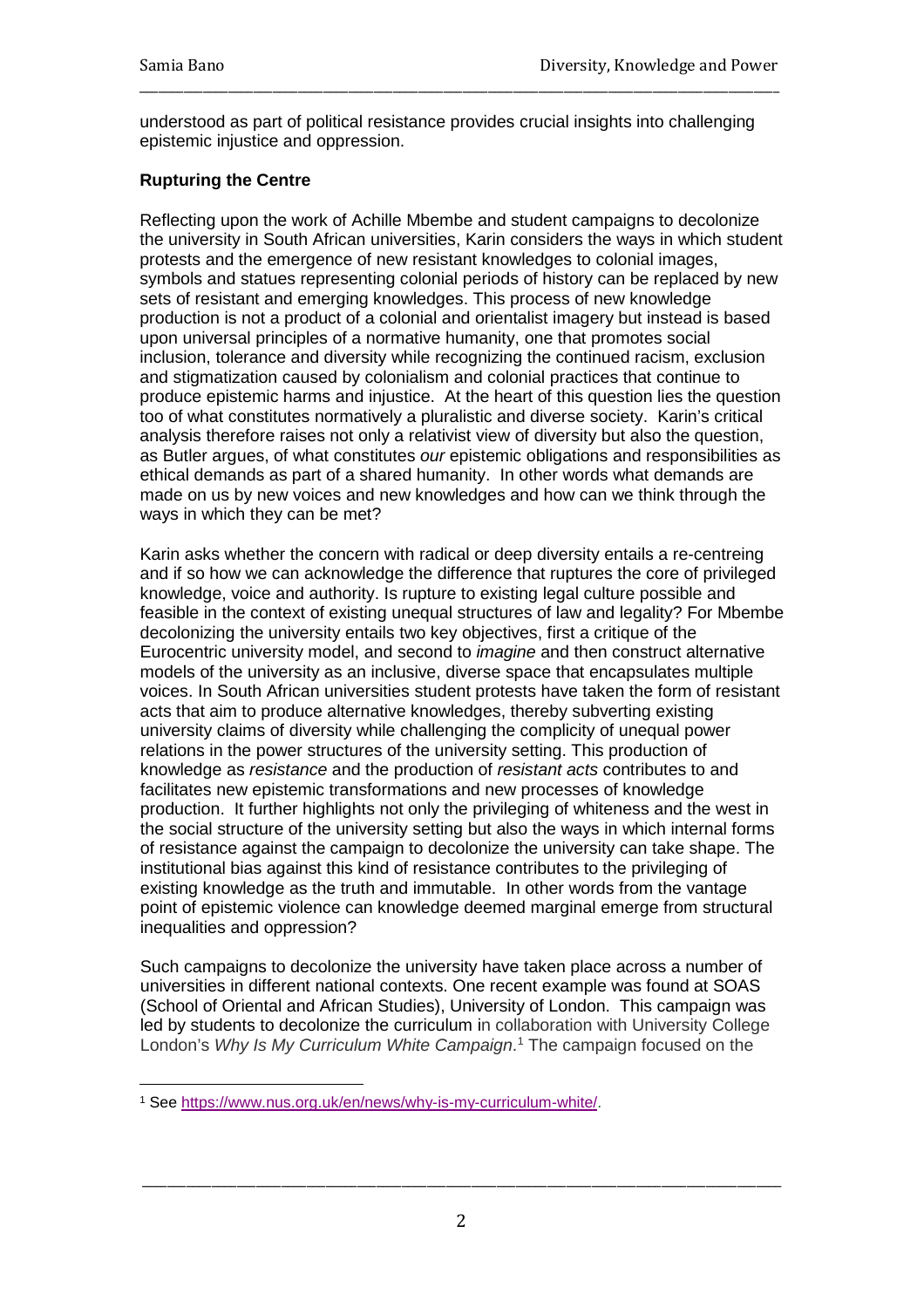i<br>I

privileging of both male and white dominance in the curriculum with the students stating:

\_\_\_\_\_\_\_\_\_\_\_\_\_\_\_\_\_\_\_\_\_\_\_\_\_\_\_\_\_\_\_\_\_\_\_\_\_\_\_\_\_\_\_\_\_\_\_\_\_\_\_\_\_\_\_\_\_\_\_\_\_\_\_\_\_\_\_\_\_\_\_\_\_\_\_\_\_\_\_\_\_\_\_\_\_\_\_\_\_\_\_\_\_

One of the key aspects of this campaign is for us to examine the ways in which Western philosophy puts a specific conception of Man at the centre. This enables the myth of 'universal truth' as being a body of knowledge that has dictated the current colonial structure of the world we live in today. The campaign will be looking at ways SOAS as an institution can incorporate other forms of knowing and grant the same credence to metaphysical and transcendental systems of knowledge from the Global South as it does to systems of knowledge that have emerged from Western Europe.<sup>[2](#page-2-0)</sup>

The challenge from students to critique and question the privileging of certain forms of knowledge present in the curriculum coupled with a critique of the complex relations of institutional power, authority and bias led to a systematic backlash against the student campaign, at times vociferous and vitriolic while singling out individual student campaigners. In particular, the media response to this campaign provides an interesting example of the ways in which epistemic harms were caused against campaign leaders and organizers for the act of simply calling into question the use of hegemonic knowledges as authoritative and fixed in university curricula and teaching.

SOAS student campaigners were accused of seeking to remove white philosophers such as Plato and Kant from reading lists, to be replaced exclusively by black thinkers and scholars. $^3$  $^3$  Black and minority ethnic students were labelled "dangerous" for seeking to erode the universal value of philosophical literature and western thought while endangering university education and learning for all students. Thus in the face of such a backlash to calls for diversity and to make the university curriculum diverse, how do we respond to the challenge to the dominant hegemonic knowledge found in university curricula and its epistemic harms? Of course universities share a collective responsibility to challenge the privilege and injustice often found endemic in university institutions coupled with the need to address the marginalization of particular kinds of intellectual voices and scholarship with spaces for critical engagement and debate. The response by the media to the SOAS campaign illustrates that any production of alternative, resistant knowledges, even within the context of a university, can be dismissed as unqualified knowledge, resulting in the continued epistemological exclusion and marginalization of alternative knowledges. In fact the ruptures to existing Eurocentric knowledge sought by the students aimed only for a greater representation of non-European philosophers and thinkers in order to envision alternative knowledges and diverse ways of thinking and the openness of curricula to critique, contestation and challenge. The pluralism envisioned was not one of cultural exceptionalism, racism or cultural approbation but the challenging of existing power structures and centreing of marginalized knowledges to ensure that diversity does indeed rupture the centre and becomes visible on its own terms, and is not simply seen through the eyes of more privileged groups.

My argument here is that those marginalized and on the periphery of decisionmaking face multiple obstacles from generalizations of being anti-west and anti-

<span id="page-2-1"></span><span id="page-2-0"></span><sup>&</sup>lt;sup>2</sup> For a copy of the statement see https://soasunion.org/education/educationalpriorities/.<br><sup>3</sup> See for example [http://www.telegraph.co.uk/education/2017/01/08/university-students](http://www.telegraph.co.uk/education/2017/01/08/university-students-demand-philosophers-including-plato-kant/)[demand-philosophers-including-plato-kant/.](http://www.telegraph.co.uk/education/2017/01/08/university-students-demand-philosophers-including-plato-kant/)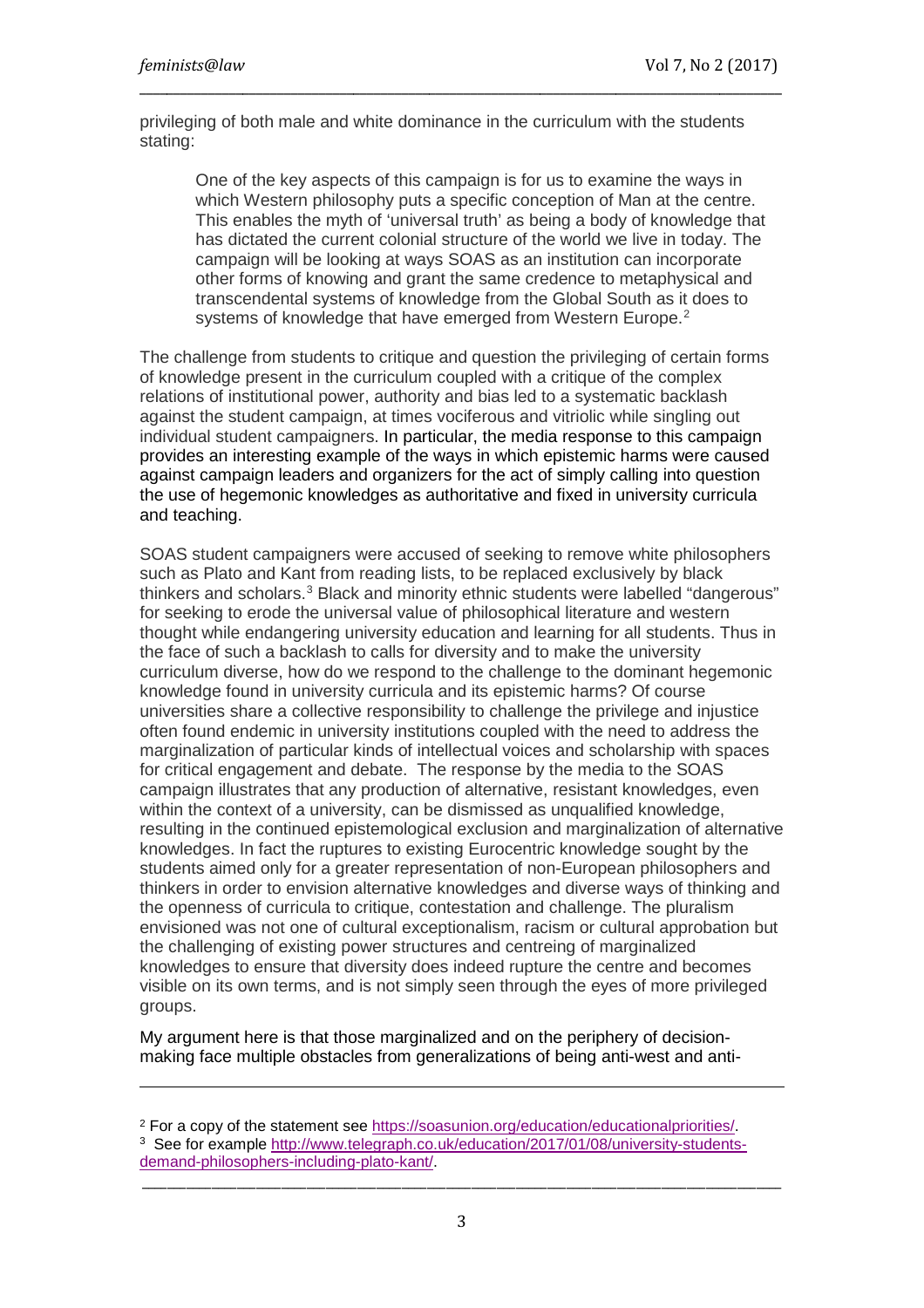modern to distortions and cultural misrepresentations of their campaigns. This often involves systemic and structural obstacles where those engaged in the creation of new knowledge are given little if any space to challenge the injustice and oppression being experienced while continuing to face and resist new epistemic harms. For example in student campaigns to decolonize the university and university curricula it is the students that are hermeneutically disadvantaged, both as interlocutors and campaigners and who are further marginalized and polarized into spaces of 'them' and 'us'. Critical voices are disavowed and new knowledge and critical and conceptual critique are too easily dismissed. Instead the dominant narratives and media cultures seek to silence those who challenge the existing status quo of a very specific type of university curriculum and education. Situations of such epistemic harms produce effects for not only the university student campaigners in question but other members of the marginalized groups who may not directly experience university education but who cannot escape the relations of oppression and injustice. This form of silencing subjugates marginalized knowledges, where all those deemed as belonging to the marginalized group in question are characterized as one and the same and where their capacity and contribution to knowledge is questioned, undermined and ultimately dismissed. As Foucault explains, it is this relationship "through which a society conveys its knowledge and ensures its survival under the mask of knowledge" (Foucault 1977: 225). Does this also raise questions of the level and type of ethical responsibility each of us holds according to our positions of power and marginalization?

\_\_\_\_\_\_\_\_\_\_\_\_\_\_\_\_\_\_\_\_\_\_\_\_\_\_\_\_\_\_\_\_\_\_\_\_\_\_\_\_\_\_\_\_\_\_\_\_\_\_\_\_\_\_\_\_\_\_\_\_\_\_\_\_\_\_\_\_\_\_\_\_\_\_\_\_\_\_\_\_\_\_\_\_\_\_\_\_\_\_\_\_\_\_\_\_\_\_\_\_\_

# **Diversity and Legal Reasoning**

For Karin the conditions created by plural jurisprudence can lead to practices of diverse legal reasoning, that is, a socio-legal transformation predicated on overcoming a reductive and fixed notion of diversity in favour of one based on heterogeneous and multiple perspectives.

Within a wider context of liberal legal debates, the concept of diversity and its normative concern for justice, equality and fairness has long been debated, theorized and critiqued. In western European societies the twin goals of the liberal 'accommodation' of cultural and religious differences and practices and the limits of such 'recognition' have led to the emergence of a renewed liberal political discourse dealing with the specific conflicts generated by diverse minority groups. Political and social theorists have, for example, long traced the European liberal legal tradition of accommodating diversity and difference and the tensions generated by conflicts of norms and normativity (social and legal/ state law norms) and the extent to which individuals are able to choose between two or more sets of conflicting norms in the face of group loyalty versus state law obligations.

Liberal debates therefore focus on the nature and settlement of postcolonial migrations and the impact of transnational populations upon settled communities. Today, however, there is a growing literature which seeks to understand identities as multiple, fluid, dynamic and partial and which can only be understood in interaction with other identities, ethnicities and social structures. Yet the problems attributed to diversity include the perceived lack of integration of minority ethnic communities into western societies leading to the emergence of parallel and segregated minority ethnic communities.

So what does diversity as a set of practices, mean in relation to the exclusion of specific knowledge(s) and the marginalization of minority groups? In western liberal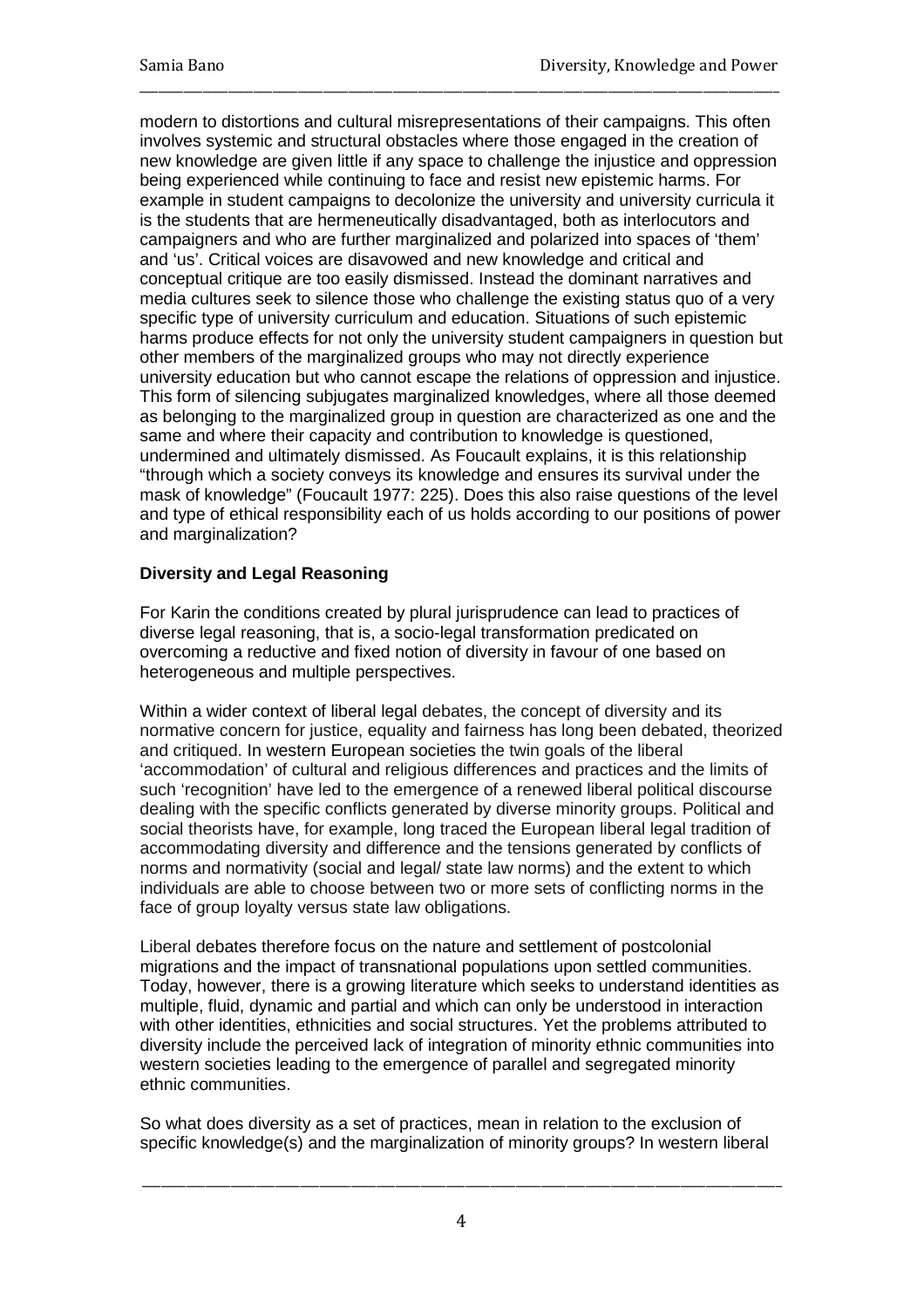societies 'diversity' often encapsulates a set of social and policy practices simultaneously recognizing plurality of cultural and religious differences while mitigating any transgression of loosely defined civic national identity and values. Inevitably this leads to tensions and contradictions from various standpoints both at a personal level but also and primarily from state positions. In Britain, for example, critics of diversity point to a crisis in liberal/ left politics in dealing with issues of identity, immigration and belonging seen to be at odds with the values of larger settled/ majority communities (Goodhart 2017). Yet public commentary also pays attention both to the widely perceived failure of 'diversity' and to questions focusing on the lack of measurable positive outcomes. In other words at its best, diversity promotes tolerance, equality and respect for cultural and religious difference, promoting positive relations between minority and majority communities, but at its worst it promotes segregated, polarized and parallel communities who have little care or understanding of how the 'other' may live. Thus the 'immigration and diversity question' (generated by a series of questions over integration/ loyalty to the state/ citizenship and diversity) has in recent times, come to be understood as one of *the* defining questions in the twenty-first century when framing, challenging and debating the meaning of diversity.

\_\_\_\_\_\_\_\_\_\_\_\_\_\_\_\_\_\_\_\_\_\_\_\_\_\_\_\_\_\_\_\_\_\_\_\_\_\_\_\_\_\_\_\_\_\_\_\_\_\_\_\_\_\_\_\_\_\_\_\_\_\_\_\_\_\_\_\_\_\_\_\_\_\_\_\_\_\_\_\_\_\_\_\_\_\_\_\_\_\_\_\_\_

In *Excitable Speech* Butler argues that "the law is libidinally invested in what it legislates" (1997: 103). Powerful legal structures, legal speech and the liberal legal tradition ensure that in a normative sense legal reasoning can neither be diverse (in its recognition of alternative knowledge as truths) nor resistant to state power. Butler maintains that democratic legal reasoning derives from a political context masking the myth of the law as part of a liberal monolithic unity and homogeneity, and therefore is unable to address lived experiences of injustice and give voice to marginalized and oppressed groups. In Butler's work on hate speech it becomes quite clear that speech uttered and circulated by state politicians targeting marginalized groups is synonymous with hate speech and therefore any recourse to law or hope of diverse legal reasoning that aims to challenge existing legal knowledge becomes of little use. Butler explores in depth the language deployed in courts and trial proceedings and analyses the productive, proliferative nature of the law to make sense of the effect of law. She explains, "If the law produces hate speech in order to legislate it, it also produces a culpable speaking subject in order to prosecute him or her" (1997: 104). This epistemic injustice is underpinned by a state law regime whose ideology and discourse provide the context in which speech is uttered, denying marginalized groups a voice. The limitations to this argument are, however, that discourse and ideology are blamed rather than the agency of the perpetrator. As Salih (2002: 104) explains, "This implies that speakers cannot be held ultimately responsible for utterances of which they are not the sole originators, so that to claim that there is no culpable subject behind the expressions of hate speech will require what we consider the efficacy of legal measures in such cases". This lack of agency itself results in epistemic injustice and legal resistance and the law become one of few spaces that affords rights and protections.

In her paper Karin draws upon Butler's notion of cohabitance as an ethical responsibility to those who are suffering but who are not within our immediate kinship of family and friends. At the heart of this argument lie questions of what constitutes a community and community norms and what are our ethical obligations to such communities and individuals? Drawing upon ideas of proximity, time and space Butler argues that there are some kinds of ethical obligations, for example suffering created by war and displacement, which do not require as such our consent. For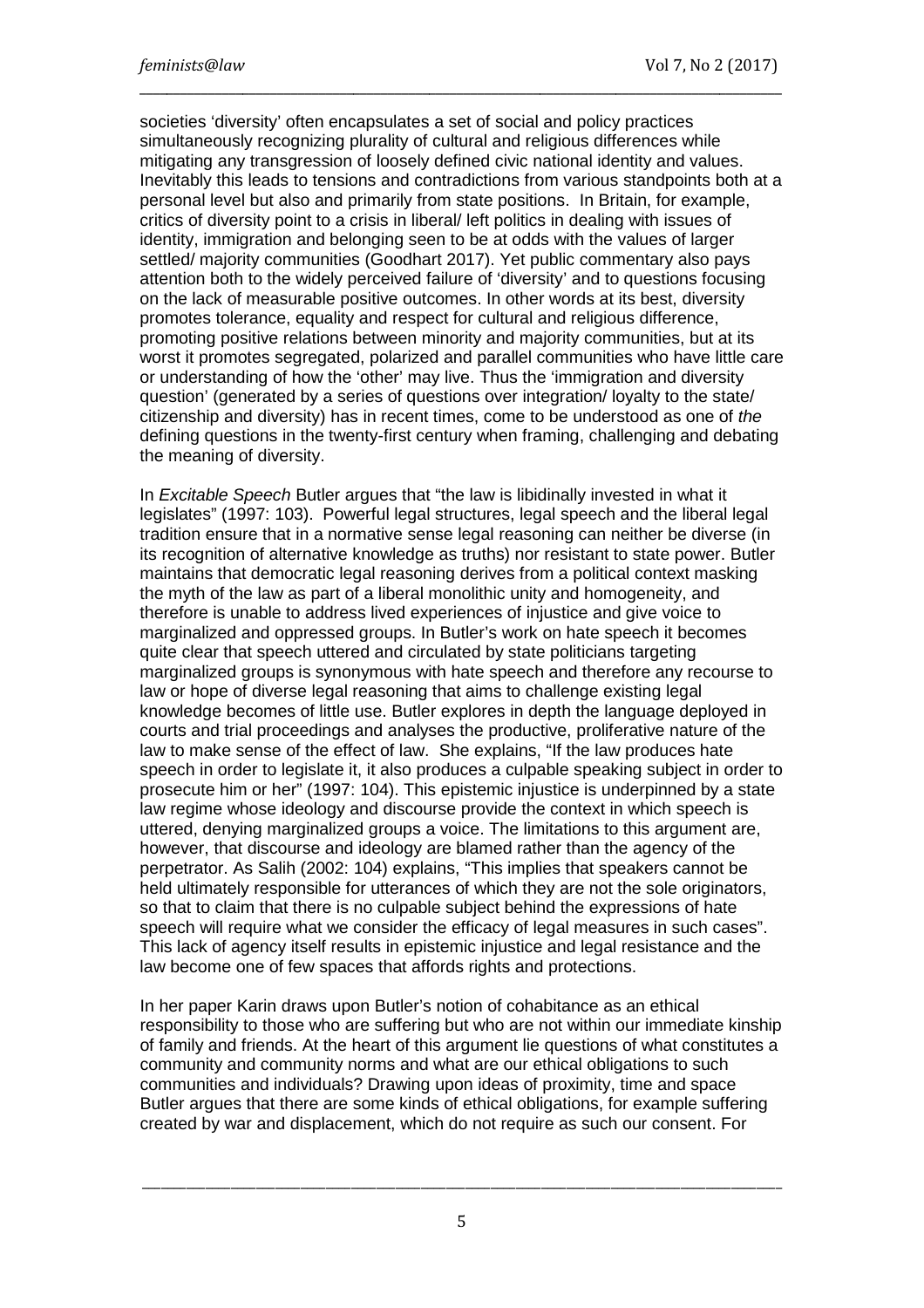Karin this argument for an ethical demand opens up the "possibilities to think a plural jurisprudence" (p 6).

\_\_\_\_\_\_\_\_\_\_\_\_\_\_\_\_\_\_\_\_\_\_\_\_\_\_\_\_\_\_\_\_\_\_\_\_\_\_\_\_\_\_\_\_\_\_\_\_\_\_\_\_\_\_\_\_\_\_\_\_\_\_\_\_\_\_\_\_\_\_\_\_\_\_\_\_\_\_\_\_\_\_\_\_\_\_\_\_\_\_\_\_\_\_\_\_\_\_\_\_\_

At the heart of debates on diversity and legal reasoning lie questions of power, representation and authority. Twining's theory of a general jurisprudence aimed to theorize law in light of pluralism, legal pluralism and globalization. For Twining global jurisprudence was "part of the construction of a workable normative basis for coexistence and co-operation in the context of a world characterized by pluralism of belief and dynamic multiculturalism" (2009: 5). Karin draws upon the work of legal scholars Douzinas and Gearey who develop the ideas further to consider the ways in which general jurisprudence "is concerned about a social ontology – a way of being together in the world" (p 5). Further, social theorists such as Santos point to ways in which 'pluridiversity' in all its forms must be recognized in law and legal relations if we are to fully capture multiple knowledges that challenge the dominant ways of seeing law as universal and monolithic from a western perspective and contact. For Karin a radical or deep diversity allows new thinking about the ways in which the 'human' is conceptualized and interrogation of the dominant narratives on diversity in contemporary legal reasoning. She offers a situated account of the ways in which the South African Truth and Reconciliation Commission (TRC) raised the issues of knowledge and truth and the reflexive ways in which this "could be of value in thinking about diversity" (p 6). In this context the challenge of difference and diversity encompasses a move from existent knowledge to the acknowledgement of alternative knowledges and truth. This shift is both important and potentially a necessary dimension to facilitate an inclusive understanding of diverse practices in legal reasoning. Important questions remain however on the complexities and ways in which culture is framed, understood and articulated within marginalized and minority communities and its effects in relations of power in the TRC context. Further, the conflicts generated by demands for cultural group autonomy require further critical engagement of power relations within groups and its articulation and the move from knowledge to acknowledgment of diverse and multiple voices. The social norms, for example, promoting cultural and religious inequality and discriminatory practices that promote gender disadvantage within groups must also be challenged. In this way diversity in the form of justice, equality and autonomy as ruptures to existing liberal debates cannot be achieved without also challenging unequal social norms and harmful group practices.

Critical race and feminist theorists have long drawn our attention to the ways in which state and legal relations operate within hegemonic discourses "in the very entrails of privilege and in mainstream practices and perspectives" (Medina 2013: 15). The ability therefore to develop new forms of discursive practices, legal cultures and spaces that allow for radically diverse legal reasoning is not only a significant challenge but one that must also include a robust challenge to dominant ideologies of diversity and identity in state law and community relations. In other words in order to understand the diversity and heterogeneity present in law and legal reasoning we must also recognize pre-existing social inequalities and the obstacles and disadvantages found under the current conditions of diversity and difference. Furthermore diverse groups inhabit diverse spaces and therefore we must remain vigilant to individual and group specificities that mean that diversity should operate also in relation to multiple perspectives and viewpoints. There is never one fixed position on what constitutes the diverse. Differently situated subjects raise the question of democracy and the emergence of new forms of democratic cultures as diverse knowledges. Karin's question is therefore fundamental: how can we do things differently to ensure that those on the margins are centred?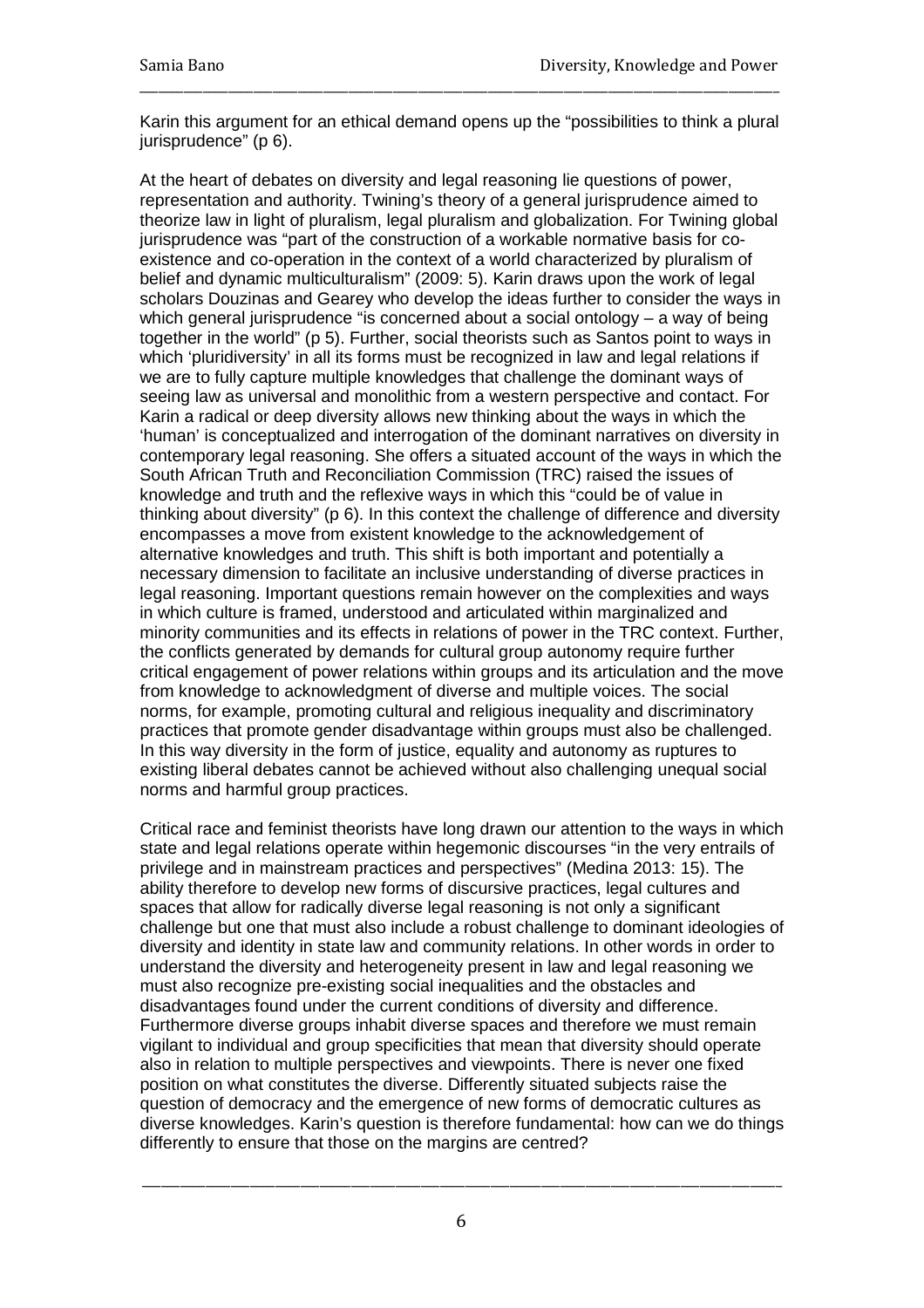### **Knowledge and Feminist Interventions**

If ideas of what constitutes 'knowledge proper' are to be challenged it has been the work of critical feminist and black feminist interventions that point to the fact that the making and remaking of knowledge operates from the predominantly male institutions in which they have emerged and been validated. Feminist interventions have not only introduced us to concepts of subject, subjectivity, power and agency but an epistemological pedagogy that demands a critique of existing knowledge and our ways of seeing and the means of acquiring knowledge.

\_\_\_\_\_\_\_\_\_\_\_\_\_\_\_\_\_\_\_\_\_\_\_\_\_\_\_\_\_\_\_\_\_\_\_\_\_\_\_\_\_\_\_\_\_\_\_\_\_\_\_\_\_\_\_\_\_\_\_\_\_\_\_\_\_\_\_\_\_\_\_\_\_\_\_\_\_\_\_\_\_\_\_\_\_\_\_\_\_\_\_\_\_

Current state law policies on diversity can and do often operate to disavow multiple diverse voices, with diversity working to exclude and marginalize rather than as an inclusive dialogical process. Feminist legal theory critiques the paradigms, norms and practices inherent in law and legal practice with a specific focus on the marginalization of women and the operative effects of the ways in which notions of femininity and masculinity remain deeply embedded in legal practice and discourse. Debate has focused on a critique of legal doctrine and the ways in which legal language and legal concepts remain gendered.

Black feminist activism has been at the forefront of demands for gender equality, the articulation of agency in oppressive contexts and critiques of liberal ideas and policies of the manifestation of diversity and diverse practices in law. In response to the ways in which liberal projects on diversity and difference continue to be informed by little understanding of the marginalization and social exclusion experienced by the groups in question, black feminist scholarship raises important questions relating to the crucial interrelations between gender, class, race and personal and collective group identities. For example, on the issue of diversity and legal reasoning, critique must also include a critique of the political spaces that tolerate rupture and permit the emergence of cohabitation both as individual agency and as a collective group identity. Situations of rupture also bring to the fore how we as individuals are to take responsibility for the ways in which we interpret, communicate and know (Medina 2013: 313). This raises a set of questions: is it possible to respond to epistemic injustice and take responsibility for injustice that may have had nothing to do with us? What differentiates responsibility from cohabitation? What if we simply do not have the resources to correct injustices? Do we belong to normative structures of social life that prevent or inhibit the challenges of diversity? How do we take into account the complexities of context and social positionality that is necessary to be able to capture difference in all its complexity?

Internal critique and contestation recognizing diverse social practices and lived experiences can become part of the ways in which epistemic injustice can be overcome. In other words differently constituted and situated subjects will have different resources to fight epistemic injustice. Our experiences are always open to reconstruction, assessment and re-evaluation through critical engagement with an indefinite number of experiential standpoints underpinned by social and political conditions. As Medina points out, "It is indeed very hard to live up to one's epistemic responsibilities under conditions of oppression and systematic injustice, but not for everybody equally and to the same degree" (2013: 70) So, in short, those in disadvantaged positions can be also those who may be ill equipped to live up to their own ethical responsibilities with limited capacity for change, whereas those in privileged positions are in the position also to move from knowledge as fixed to an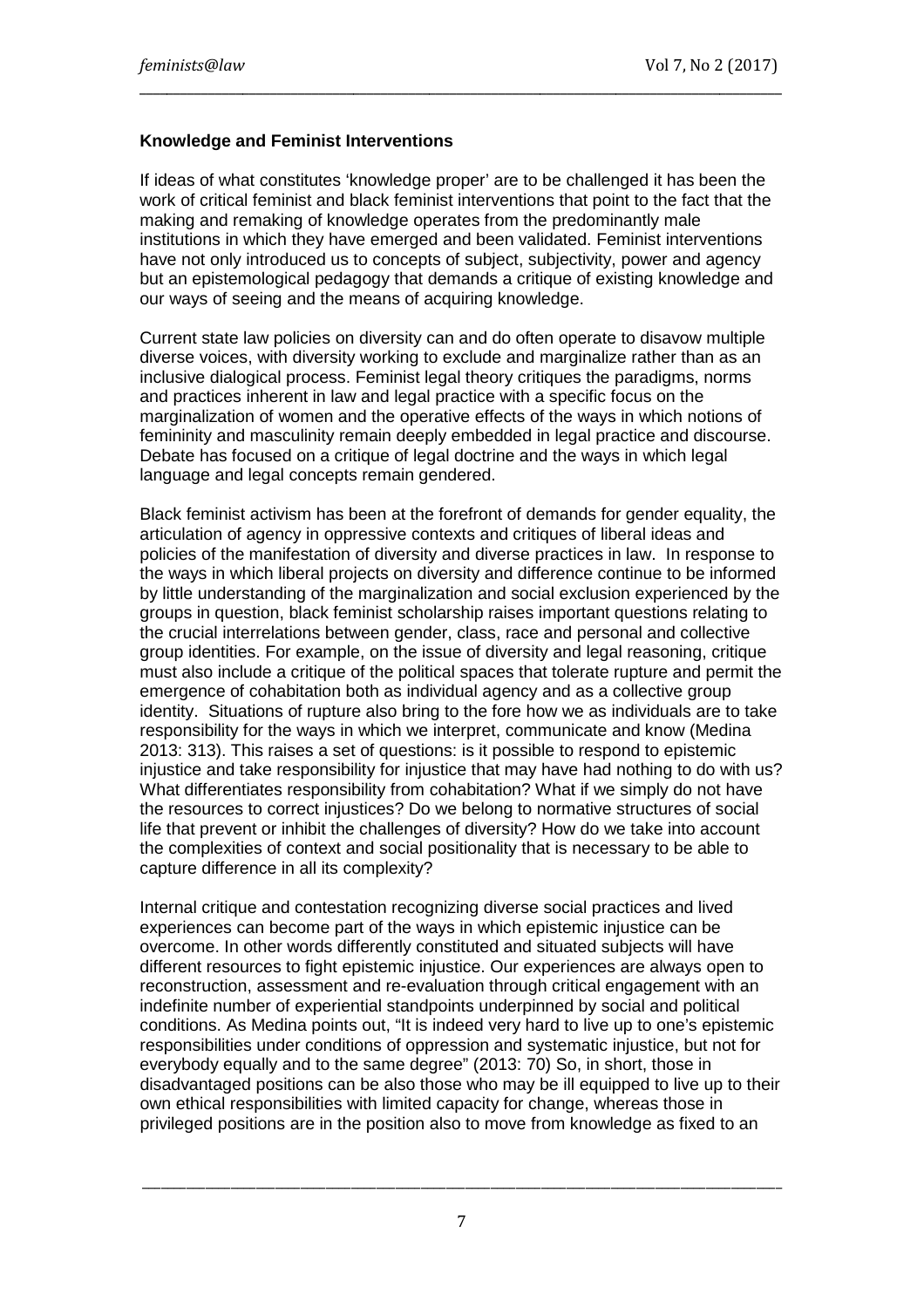acknowledgement of knowledge as diverse and multiple while challenging marginalization and oppression.

\_\_\_\_\_\_\_\_\_\_\_\_\_\_\_\_\_\_\_\_\_\_\_\_\_\_\_\_\_\_\_\_\_\_\_\_\_\_\_\_\_\_\_\_\_\_\_\_\_\_\_\_\_\_\_\_\_\_\_\_\_\_\_\_\_\_\_\_\_\_\_\_\_\_\_\_\_\_\_\_\_\_\_\_\_\_\_\_\_\_\_\_\_\_\_\_\_\_\_\_\_

Black feminist consciousness emerged in turn as part of a post-colonial critique of privileged white women subjects. According to Audre Lorde, one important aspect of this black feminist consciousness was the critique of categories on the basis of which racialized, sexist and classist assumptions were made about black women and men. Drawing upon the work of Fanon (1962), and his idea of whiteness and double consciousness, Lorde explored the black internalization of the white gaze and the experience of black women understood vis-à-vis the spectrum of visibility and invisibility. In this way debates on diversity and plurality at a state level involve distorting realities and lived experiences in order to reinforce social and racial constructions of blackness as outsiders and others. As Fanon (1962: 15) suggested, whiteness operates as a marker not of difference in the social imagination but of the mainstream. This leads to a critical awareness of the hierarchies of power upon which the binaries of women, class and race operate. As Lorde explains, "Much of western European history conditions us to see human differences in simplistic opposition to each other: dominance/subordination, good/bad, superior/inferior" (2007: 113). For Lorde therefore, the question of *how* difference is socially and politically constructed in relation to age, race, class and sex was crucial from the outset if black feminists were to develop the tools to recognize, reclaim and define those differences which are imposed upon them. Black feminist scholarship and activism therefore played an important role in unmasking dominant ways of seeing racial and cultural difference, rendering visible the lived and social realities of black women's lives in all their complexity, struggle and contestation. An important part of this was the critique also of internal power relations within the family, home and community. As Lorde reminds us, "For Black women, it is necessary at all times to separate the needs of the oppressor from our own legitimate conflicts within our communities" (2007: 118). Carefully avoiding the pitfalls of identity politics, Lorde critiqued the spaces inhabited by black women in western societies that were often marked by an erasure of knowledges not deemed worthy of 'knowledge'. For her and many others overcoming marginalization can only happen with the challenging of both oppressive state law and internal family/ community practices. This situated account disrupts the continued reproduction of social exclusion and injustice by producing epistemic interactions that can lead to resistance and change. She further explains, "It is not our differences which separate women, but our reluctance to recognize those differences and to deal effectively with the distortions which have resulted from the ignoring and misnaming of those differences" (2007: 122).

For black feminists the analytical tool and conceptual framework of intersectionality therefore provides an understanding of the intersection of inequalities in relation to the analytic categories of race, class, gender, sexuality, disability, ethnicity, nation, religion and age, each intertwined and mutually constructing. Intersectionality has subsequently been deployed in various social, political and legal settings to examine the intersection of inequalities (Crenshaw 1991). One important analysis relates to the interpersonal domain of power. Collins and Bilge (2016: 7) describe power relations as, "about people's lives, how people relate to one another, and who is advantaged or disadvantaged within social interactions".

An intersectional and critical black feminist analysis therefore contributes to debates on diversity and legal reasoning in a number of ways, for example, to further our understanding of the ways in which diverse but intersectional knowledges produced out of structural inequalities also help to redefine notions of diversity. In this way this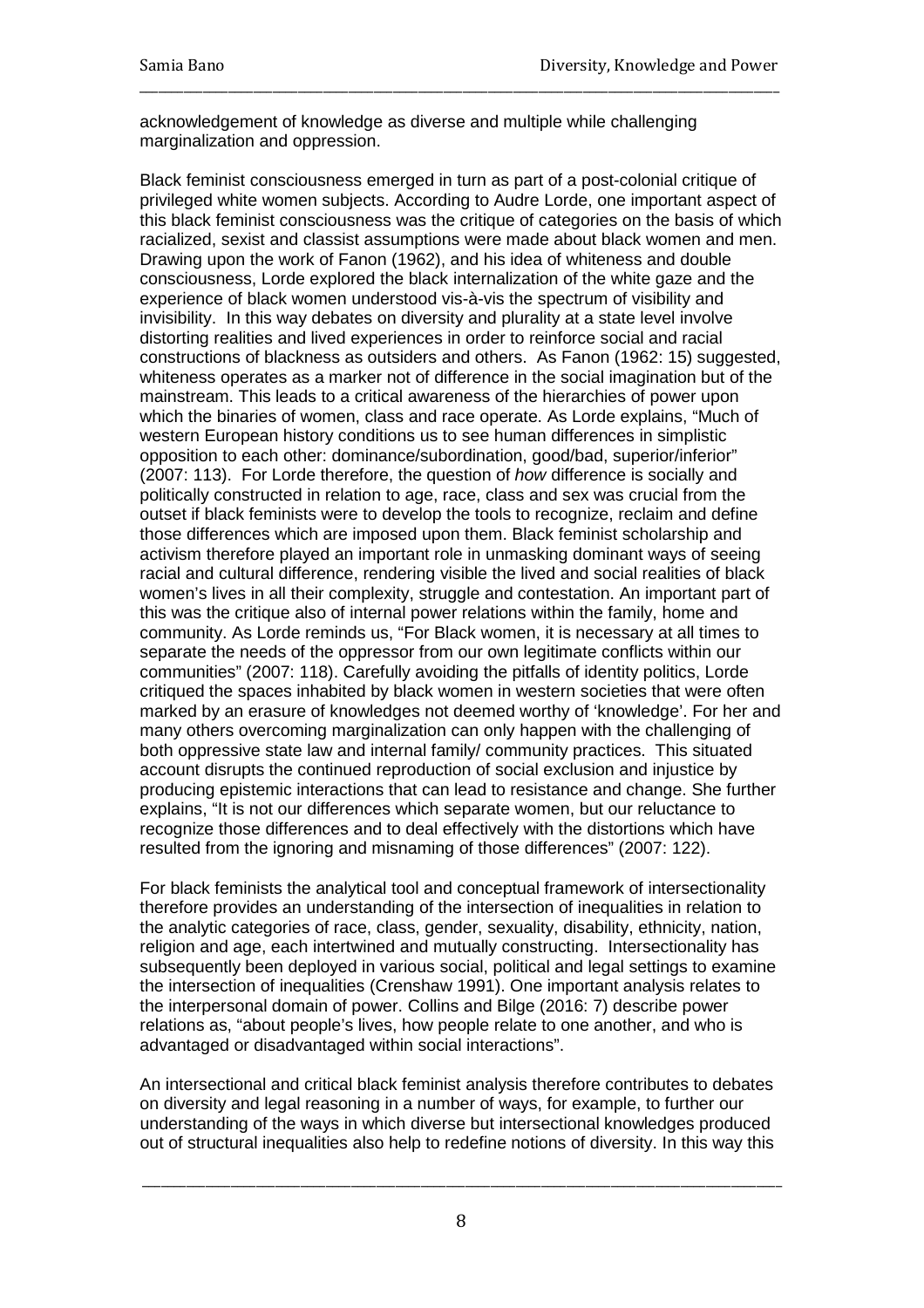scholarship operates as a form of "critical inquiry and critical praxis" (Collins and Bilge 2016: 31) that allows for the study of social phenomena such as legal cultures, not only as a critique of existing legal relations and the status quo but as an attempt to challenge and transform state law power relations. Intersectionality and black feminist approaches demand a self-reflexive look from its subjects, truths and practices. What are the ways in which an intersectional approach operates as a set of inquiries within state law relations and legal reasoning? A critical inquiry of intersectionality can be situated within wider debates on diversity and legal reasoning and linked to critiques of liberalism and neoliberalism as social theories of power. Locating debates on Butler's cohabitation and feminist knowledges within an intersectional frame therefore allows for critiques of diversity and power relations within groups. Precisely because community resources and in-group inequalities may make it difficult to hear multiple voices this requires a closer understanding of individual capacity and the interrogation of dominant group narratives.

\_\_\_\_\_\_\_\_\_\_\_\_\_\_\_\_\_\_\_\_\_\_\_\_\_\_\_\_\_\_\_\_\_\_\_\_\_\_\_\_\_\_\_\_\_\_\_\_\_\_\_\_\_\_\_\_\_\_\_\_\_\_\_\_\_\_\_\_\_\_\_\_\_\_\_\_\_\_\_\_\_\_\_\_\_\_\_\_\_\_\_\_\_

Drawing upon the work of Jacqueline Rose and the themes of aesthetics and thinking, rootlessness, unpredictability, spontaneity and the 'personal is the political', and drawing upon the work of the socialist and political activist Rosa Luxemburg, Karin considers the ways in which these particular themes contribute to new ways to *imagine* the ways in which new knowledge can emerge in precarious marginalized contexts while producing new insights and ways of being. This analysis demonstrates the relations between subject, location and marginalization long explored in postcolonial literary theory and black feminist scholarship which draw upon such themes for a closer understanding of relations of power, self and historical conditions of repression, resistance and recuperation. For example Audre Lorde's work draws upon and occupies positions of marginalization, the periphery and epistemic obstacles and struggles while destabilizing existing knowledge and challenging what is considered valid and as the truth. In her work she introduces the concept of the 'unseen and unsaid', where perception, feeling and experience become central to the spoken and written word and for her the importance of poetry was that it allowed an expression of knowledge previously deemed unworthy of what constituted knowledge and truth. Credibility of knowledge is therefore linked directly and indirectly to authority and power as truth and the lens through which the invisible is made visible. For Lorde and others drawing upon the notion of the 'personal is political', narrating and documenting the experience of lives lived on the periphery, precarious and fraught, away from any form of structure (informal or formal), provides the space upon which important insights of subject, truth, self and lived experience can be articulated. Lorde explained:

When you asked how I began writing, I told you how poetry functioned specifically for me from the time I was very young. When someone said to me, "How do you feel?" Or "What do you think?" or asked another direct question, I would recite a poem and somewhere in that poem would be that feeling, that vital piece of information….The poem is my response. (2007: 87)

It is therefore the spaces of rootlessness, otherness and unpredictability that provide the space for marginal voices and the emergence of new knowledge based on lived experience. As Lorde explains, "Those of us who stand outside the circle of this society's definition of acceptable woman; those of us who have been forged in the crucibles of difference – those of us who are poor, who are lesbians, who are Black, who are older – know that survival is not an academic skill" (2007: 112). The epistemic injustice and its resistance therefore require extraordinary personal interactions to give voice to hidden, marginalized experience that remains mostly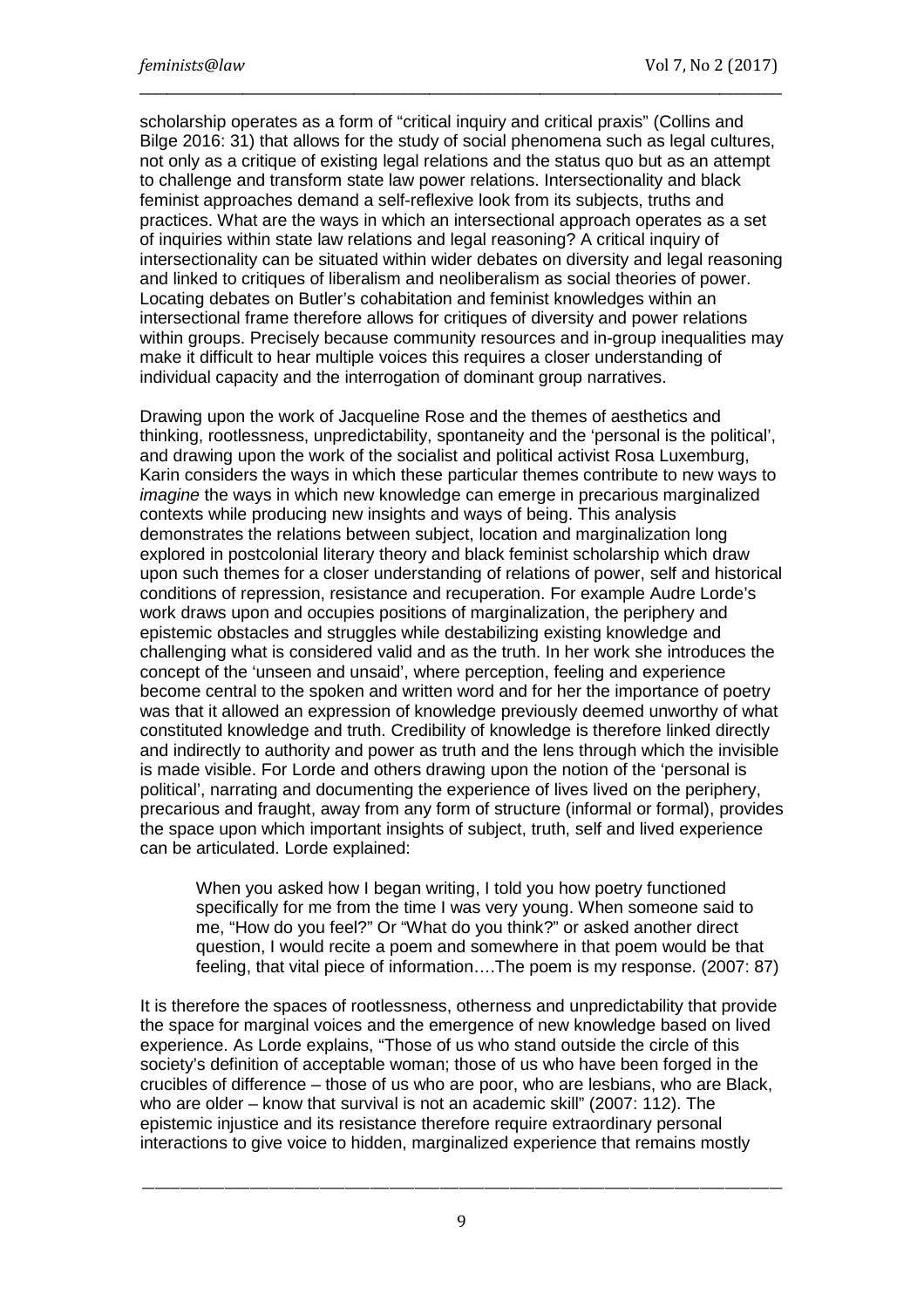hidden and silenced. Further in relation to aesthetics and thinking we can see also the ways in which lived experience and personal narratives of storytelling, poetry and art challenge the privilege of 'representation' of social experience. In this way epistemic resistance from the marginal and peripheral spaces can lead to new transformations and insights and the emergence of new knowledge as valid and truth.

\_\_\_\_\_\_\_\_\_\_\_\_\_\_\_\_\_\_\_\_\_\_\_\_\_\_\_\_\_\_\_\_\_\_\_\_\_\_\_\_\_\_\_\_\_\_\_\_\_\_\_\_\_\_\_\_\_\_\_\_\_\_\_\_\_\_\_\_\_\_\_\_\_\_\_\_\_\_\_\_\_\_\_\_\_\_\_\_\_\_\_\_\_\_\_\_\_\_\_\_\_

### **Concluding Thoughts**

Karin's paper raises challenges and demands a critical distance from current liberal projects on diversity and difference. In order for debates on diversity and legal reasoning not to become overly abstract or theoretical and therefore remain outside the social and cultural practices in which they operate, it is important that a critical rearticulation and reflection on the question of diversity and legal reasoning engages critically with questions of ontology, agency and the production and reproduction of resistant knowledges. As Karin's paper makes clear this kind of critical engagement requires also a critique of internal power relations and knowledge claims made within communities and groups.

Legal reasoning that includes a grammar of critique and recognizes power relations within groups and communities in relation to diversity debates can produce important insights. It can also identify and develop new definitions of power and new patterns of knowledge relating across difference. To this end it can produce a plural and diverse jurisprudence and legal reasoning. But Karin's paper also draws upon feminist scholarship that redefines notions of the centre and the periphery in order for us to think of new ways of shared responsibilities and what it means to be part of a shared humanity in entirely new and different ways. We must, she demands, imagine new ways of being and thinking.

The resources available to do so are themselves diverse. Epistemic injustice raises the question of what constitutes a resistant act. What about local resistant knowledges? Drawing upon Butler's *Excitable Speech* we can see the ways in which performativity (as a resistant act) takes place as part of individual agency and in this way may challenge existing social structures or the habitus of the university. But as Medina points out, "Resistance is not always good, not in every sense of the word. There are resistances to know, obstacles to the process of knowledge acquisition" (2013: 57). In other words, challenging the resistance against radical diversity is also an important part of rethinking pluralism and diversity. This goes to the heart of questions of cohabitance and ethical responsibility of privileged subjects.

Nevertheless ruptures made by marginalized groups occupying marginalized spaces can help to advance the emergence of cohabitation in diversity debates, while remaining vigilant that critiques do not overlook internal power relations and knowledge/ power effects on minorities within minority groups. Furthermore the work of black feminist scholarship and the category of intersectionality is useful in introducing complexity into debates around power, culture, difference and identity each of which are crucial to our understanding of social and legal relations. Intersectional scholars such as Nira Yuval Davis (2006) also draw upon the concepts of relationality and transversalism to interrogate the complexities of collective identity politics in overcoming epistemic injustice. In other words an intersectional and black feminist approach demands that debates on diversity must also engage with social inequalities and the particular social contexts in which epistemic knowledges and practices are produced. New perspectives and voices emerge only when social